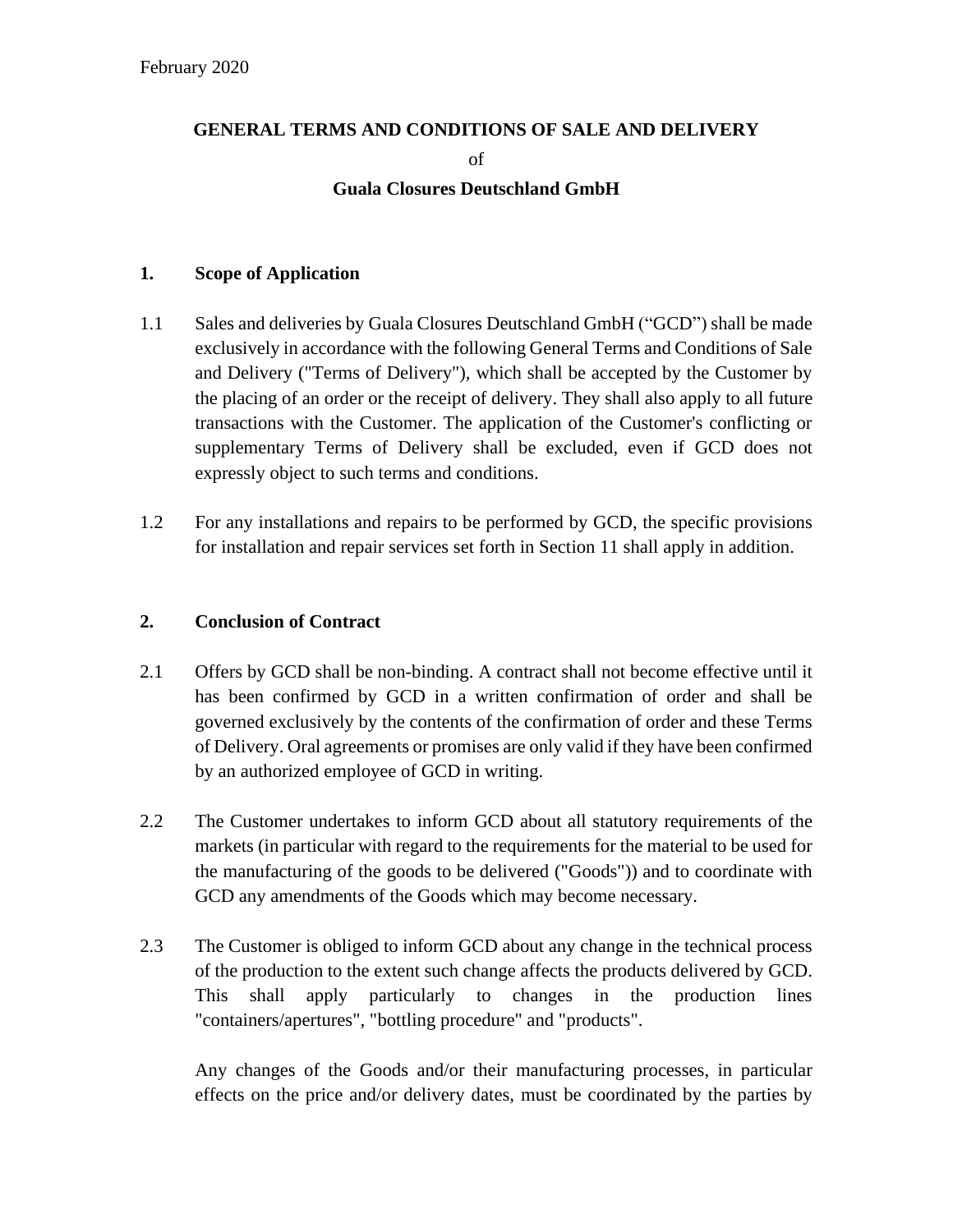mutual consent. If a Customer does not comply with its obligation to render information, it shall indemnify GCD against any damages and claims asserted by third parties to the extent they are based on the Customer's breach of obligation and the Customer bears responsibility in this regard.

2.4 GCD retains all rights in the sales documentation (in particular pictures, drawings, data on weight and size) and the samples. These items must not be made available to third parties and must be returned to GCD without undue delay on demand.

### **3. Delivery Periods and Deadlines**

- 3.1 Deadlines and delivery periods are only binding if they have been confirmed by GCD in writing and the Customer has communicated to or provided GCD in a timely manner, with all of the information and documentation required for the performance of such delivery and the Customer has paid any advance payments in the manner and amount as agreed upon by the parties. Delivery periods agreed upon shall commence on the date of the confirmation of order. In the event of additional or supplementary orders, the delivery periods and deadlines shall be extended or rescheduled accordingly, as applicable.
- 3.2 Events which are unforeseeable, unavoidable and lie beyond the control and sphere of influence of GCD and for which GCD does not bear responsibility, such as acts of God, war, natural disasters or labor disputes, shall release GCD for the duration of such event from its obligation to make timely delivery or perform timely. Delivery periods and deadlines agreed upon shall be extended or rescheduled, as applicable, by the length of such disturbance; the Customer shall be informed of the occurrence of such event in a reasonable manner. If the end of such disturbance is not foreseeable, or should it continue for more than two months, each party is entitled to rescind the contract.
- 3.3 With regard to Goods which GCD does not produce itself, the obligation to deliver shall be subject to GCD's correct and timely receipt of such Goods from its suppliers.
- 3.4 If the Customer specifies the material of a particular sub-supplier for the manufacturing of the Goods, GCD shall not be liable for the sub-supplier's ability to perform, unless GCD is responsible for the sub-supplier's inability to perform.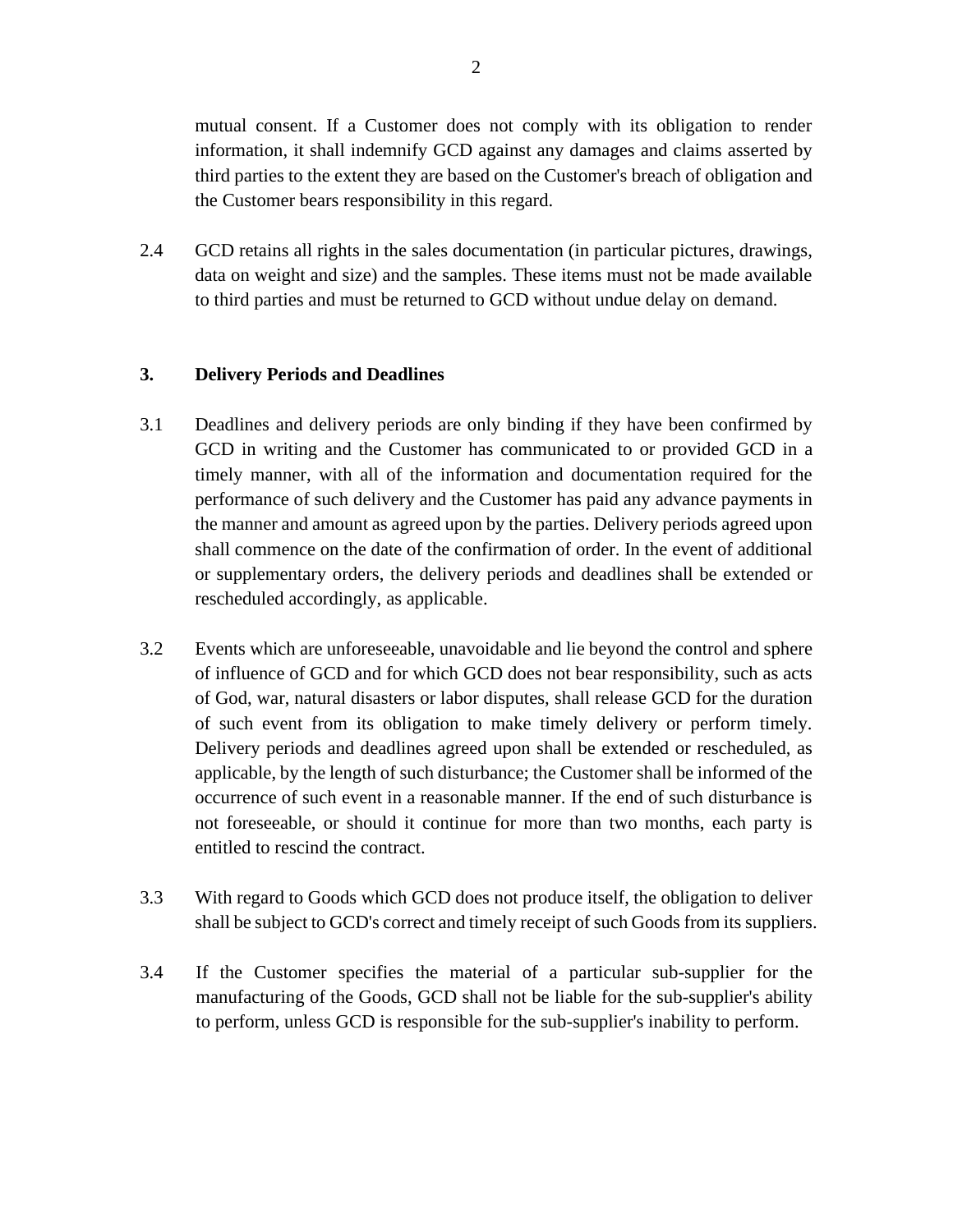- 3.5 If deliveries by GCD are delayed, the Customer shall only be entitled to rescind the contract if GCD is responsible for the delay and a reasonable grace period set by the Customer has expired.
- 3.6 Should the Customer be in default of the acceptance of delivery or should it be in breach of any other obligations to cooperate, GCD shall be entitled, without prejudice to its other rights, to reasonably store the Goods at Customer's risk and expense or to rescind the contract in accordance with the statutory provisions.
- 3.7 GCD may make partial deliveries for good reasons provided this is reasonable for the Customer.
- 3.8 GCD shall be entitled to make excess or short deliveries customary in this business.

## **4. Shipment, Passage of Risk, Transport Insurances**

- 4.1 Unless agreed otherwise by the parties, shipment shall be made in the customary packaging using a reasonable method of shipment.
- 4.2 Unless agreed otherwise by the parties, the following shall apply: The risk shall pass to the Customer (i) upon delivery of the Goods to the carrier commissioned by GCD in case of a contract of sale involving the shipment of goods, (ii) upon handover to the Customer if the Customer collects the Goods itself, or (iii) upon handover to a third party if a third party authorized by the Customer collects the Goods. Should the Customer be in default of acceptance, risk shall pass to the Customer upon default. If, in case the Goods shall be collected by the Customer or a third party authorized by the Customer, and delivery is delayed on grounds for which the Customer bears responsibility, risk shall pass to the Customer on the date of the notification to the Customer of the readiness of the Goods for shipment. Insurances shall be taken out only upon request and at the expense of the Customer.

### **5. Prices, Terms of Payment**

5.1 Unless the parties have agreed upon a certain price, the price shall be determined in accordance with GCD's price list as applicable at the date of conclusion of the contract.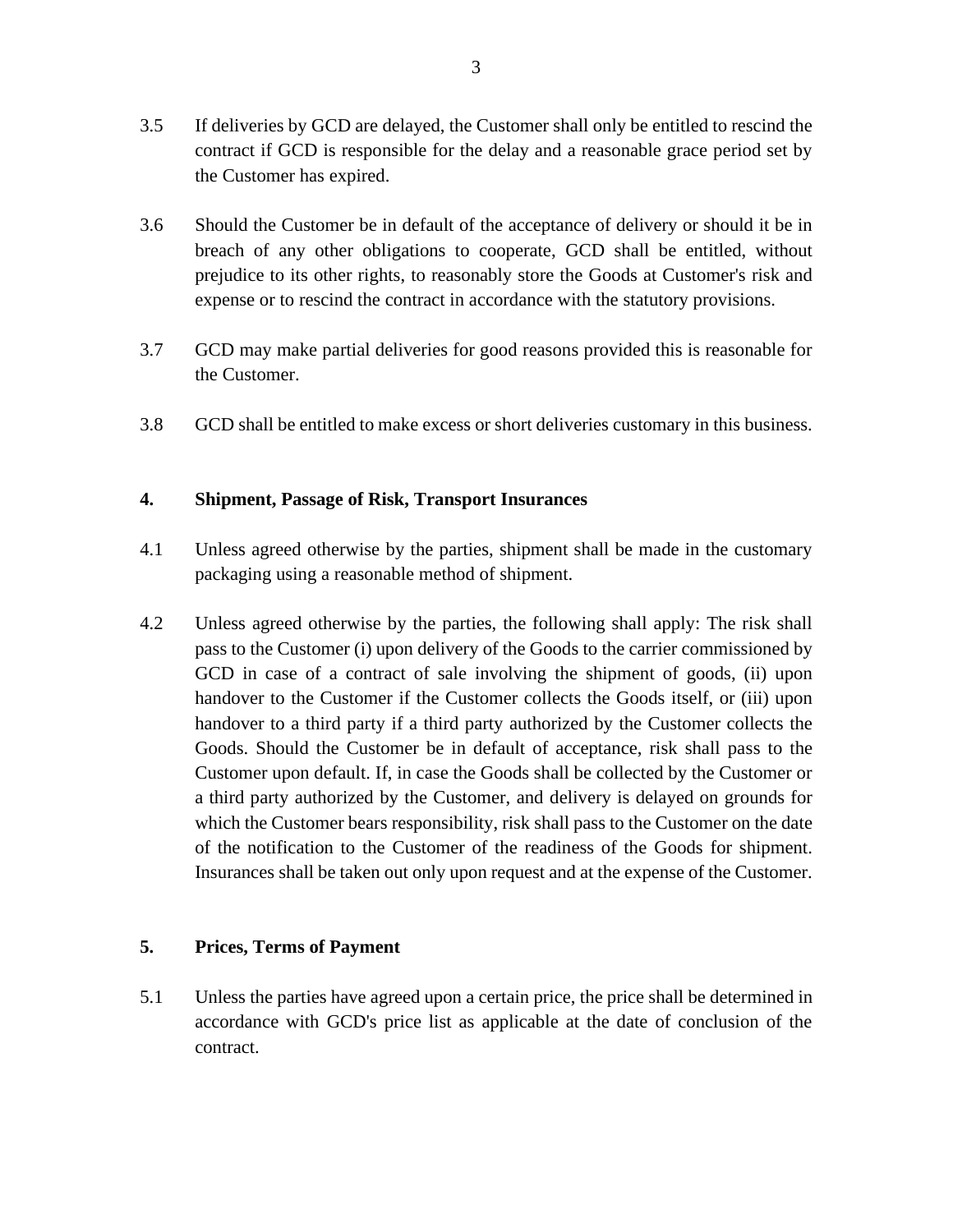- 5.2 Unless otherwise agreed by the parties, all prices of GCD are ex works Worms exclusive of statutory VAT in the respective applicable amount and do not include any shipment or packaging costs, which will be charged separately. The Customer shall bear any public charges such as possible customs duties arising in connection with the import of the Goods.
- 5.3 GCD shall be entitled to issue partial invoices for partial deliveries as defined in Section 3.7.
- 5.4 Invoices by GCD shall be due for payment without any deductions within 30 days of the date of invoice; if this period for payment lapses unsuccessfully, the Customer shall be in default. Payments by the Customer shall not be deemed to have been made until GCD has received such payment.
- 5.5 In the event that the Customer is in default of payment, GCD shall be entitled to demand default interest in the applicable statutory amount. Any claims for further damages due to the default shall remain unaffected.
- 5.6 Bills of exchange and checks shall only be taken on account of performance upon special arrangement and without any bank charges or other costs for GCD.
- 5.7 The Customer is only entitled to a set off if its counterclaim is uncontested, ready for decision or has been finally adjudicated.
- 5.8 The Customer is only entitled to assert a right of retention to the extent that its counterclaim is based on the same contract or is uncontested, ready for decision or has been finally adjudicated.
- 5.9 If GCD becomes aware of the risk of the Customer's inability to perform (*mangelnde Leistungsfähigkeit*) after the conclusion of the contract, GCD shall be entitled to make any outstanding deliveries only against prepayment or the provision of security. If such prepayments or securities have not been rendered even after the expiration of a reasonable grace period, GCD may partially or totally rescind any individual or all of the contracts concerned. GCD shall be entitled to assert further rights.
- **6. Quality, Customer's Rights in case of Defects, Duty to Inspect the Goods**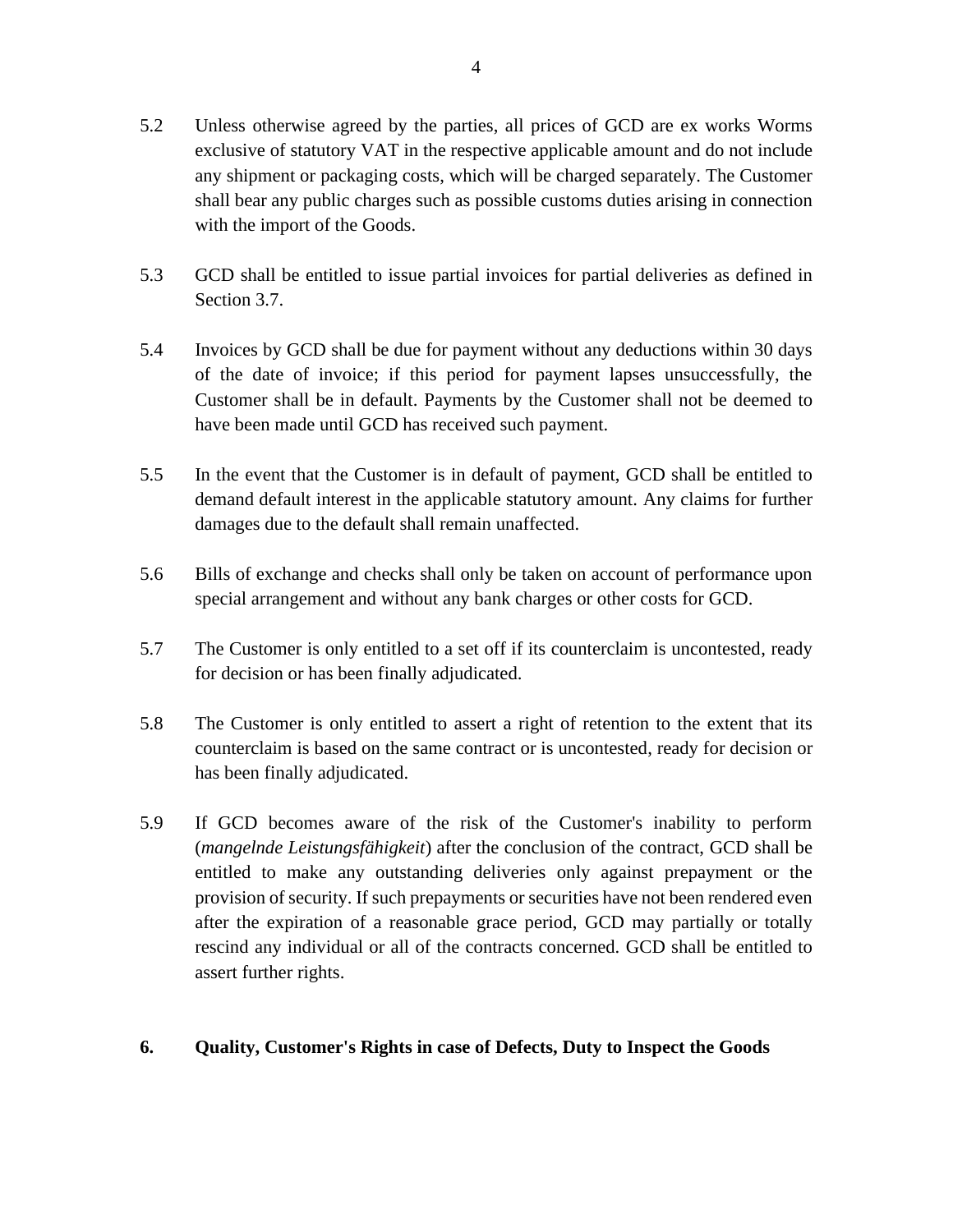- 6.1 Upon passing of the risk the Goods shall be of the agreed quality; the quality will exclusively be determined by the specific written agreements concerning the characteristics, features and specifications of the Goods ("Quality Agreement"). If the Customer specifies the material of a particular sub-supplier for the manufacturing of the Goods, then the Agreement on Quality will only encompass the use of the material specified by the Customer and not the suitability of the material for any intended purpose of Customer.
- 6.2 Information provided in sales catalogues, price lists and any other informative literature provided by GCD as well as any other descriptions of the Goods shall under no circumstances constitute a guarantee for any specific quality of the Goods; such specific quality or durability guarantees must explicitly be made in writing.
- 6.3 The Customer's warranty rights shall require that it inspects the Goods upon delivery without undue delay and notifies GCD without undue delay of any defects in writing, but no later than two weeks following delivery; hidden defects must be notified to GCD in writing without undue delay upon their discovery.
- 6.4 In the event of any notification of a defect, GCD shall have the right to inspect and test the Goods to which objection was made. The Customer shall grant GCD the required period of time and opportunity to exercise such right. GCD may also demand from the Customer that it returns the Goods to which objection was made to GCD at GCD's expense. Should the Customer's notification of a defect prove to be unjustified and provided the Customer has realized this prior to the notification of the defect or has not realized it in a negligent manner, the Customer shall be obliged to reimburse GCD for all costs incurred in this respect, e.g. travel expenses or shipping costs.
- 6.5 GCD shall be entitled to remove the defect at its option by remedying the defect or, alternatively, by the delivering a replacement (jointly "Subsequent Performance"), both free of charge to the Customer.
- 6.6 The Customer shall grant GCD the necessary appropriate time and opportunity for the Subsequent Performance. For the purpose of the Subsequent Performance the Customer in particular grants GCD the right to re-sort defective deliveries (charges) itself or via third parties commissioned by GCD or to sort out defective Goods, respectively, or to re-finish defective Goods (in particular closures).
- 6.7 Any parts which have been replaced by GCD shall, on demand by GCD, be returned to GCD.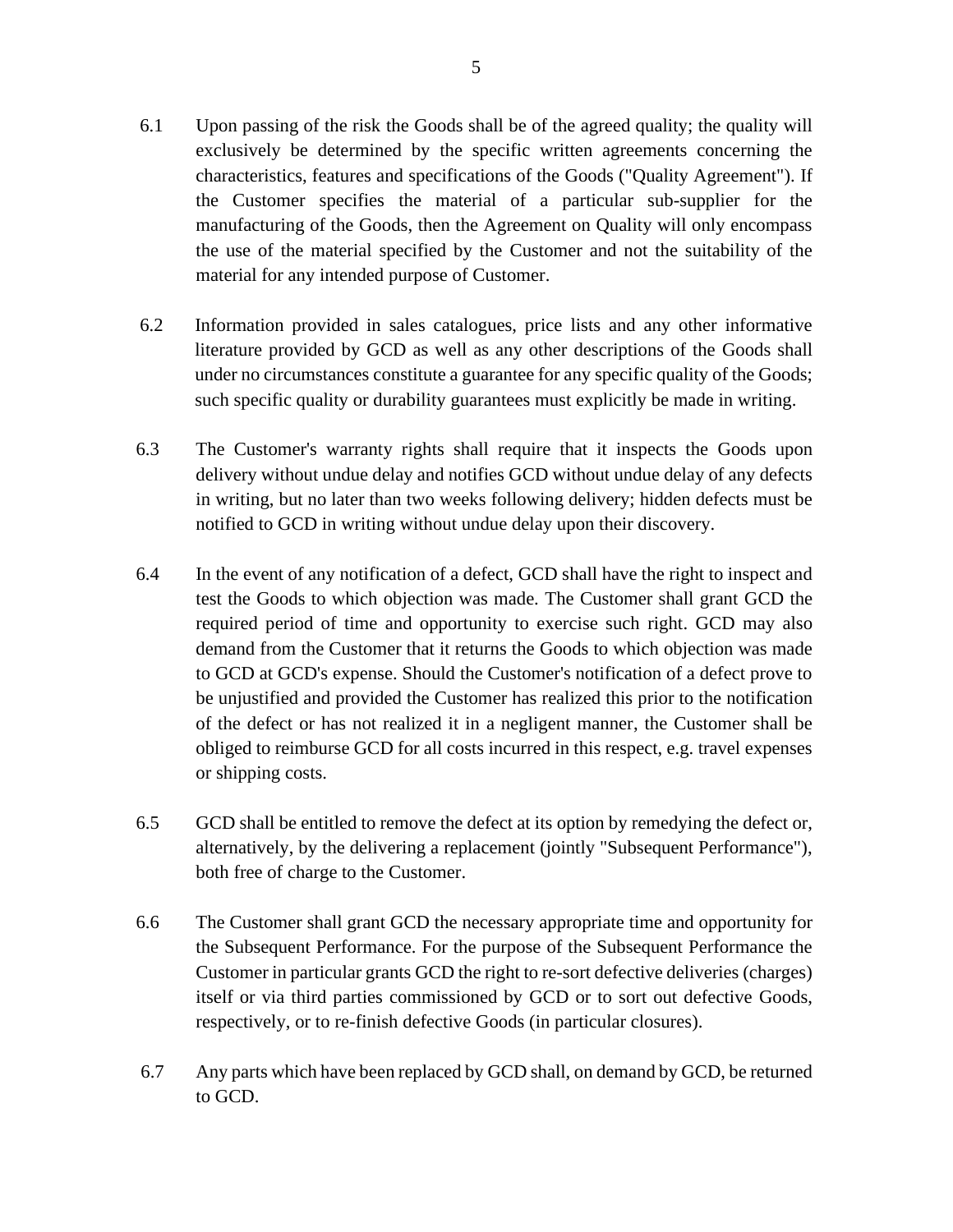- 6.8 Customer's rights in case of defects shall be excluded in the following events: (i) defects of the Goods due to reasons for which Customer is responsible, such as inappropriate or improper use, in particular also by the non-observance of the operational instructions, incorrect start-up of operation, faulty treatment or incorrect installation by the Customer or a third party commissioned by the Customer, unsuitable accessories, unsuitable spare parts, inappropriate repair works or (ii) for defects arising due to natural wear and tear.
- 6.9 GCD shall bear the costs for shipment, travel, labor and material which accrue for the purpose of the Subsequent Performance.
- 6.10 Should the Subsequent Performance fail, should such remedy be unreasonable for the Customer or has GCD refused such remedy according to Section 439 (3) German Civil Code ("*BGB*"), the Customer may, at its option and in accordance with the statutory provisions, rescind the contract or reduce the purchase price and/or claim damages pursuant to Section 7 or the reimbursement of its futile expenses.
- 6.11 The period of limitations for claims for defects of the Customer shall be twelve months beginning with the handover of the Goods to the Customer. The provisions of Section 479 BGB on the statute of limitation remain unaffected. The statutory limitation periods remain applicable to claims of the Customer for damages which were not caused by defective Goods or with regard to any rights of the Customer with respect to defects concealed in bad faith or caused intentionally.

### **7. Liability and Damages**

- 7.1 Subject to the provisions in Section 7.2 GCD's obligation to pay damages shall be limited as follows:
	- (i) For damages caused by a slightly negligent breach of a material contractual obligation GCD shall only be liable up to the amount of the typically foreseeable damage at the time of entering into the contract;
	- (ii) GCD shall not be liable for damages caused by a slightly negligent breach of a non-material contractual obligation.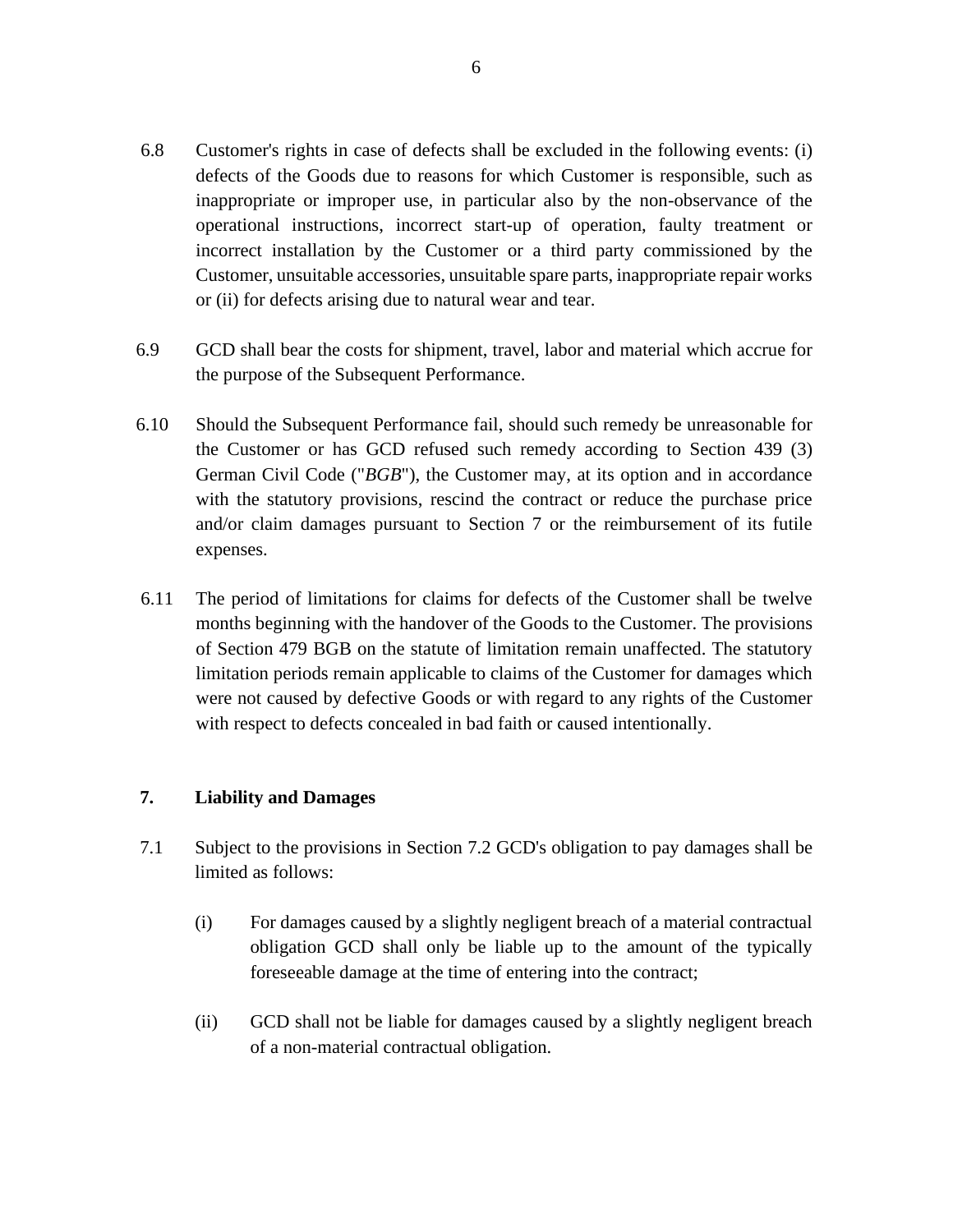- 7.2 The limitation of liability as set out above does not apply to any mandatory statutory liability (in particular to liability under the German Product Liability Act) or to any liability for assuming a specific guarantee nor to any liability for culpably caused personal injuries.
- 7.3 The Customer shall take all reasonable measures to avert and reduce damages.

### **8. Product Liability**

In the event that the Customer sells the Goods, whether unchanged or changed, whether after processing, transformation, joining, blending or mixing with other goods, the Customer shall indemnify GCD in their internal relationship against any product liability claims of third parties if and to the extent the Customer is responsible for the defect leading to the liability also within their internal relationship.

## **9. Retention of Title**

- 9.1 The Goods shall remain the property of GCD until any and all claims of GCD arising under its business relationship with the Customer have been paid in full.
- 9.2 In the case of current accounts, such retention of title shall serve as security for the claim of the balance to which GCD is entitled.
- 9.3 The Customer shall only be allowed to sell the products subject to retention of title ("Products subject to Retention of Title") within normal and proper business transactions. The Customer hereby already assigns to GCD any receivables arising from the resale of the Products subject to Retention of Title, and GCD hereby already accepts such assignment. The Customer is granted the revocable authorization to collect in trust the claims assigned to GCD in its own name. GCD may revoke such authorization and the right to resell the Products subject to Retention of Title if the Customer is in default of the performance of material obligations such as making payment to GCD; in the event of such revocation, GCD shall be entitled to collect the respective claim itself. Customer is not entitled to pledge the Products subject to Retention of Title, grant chattel mortgages on them or make other dispositions endangering GCD's title to such Products subject to Retention of Title.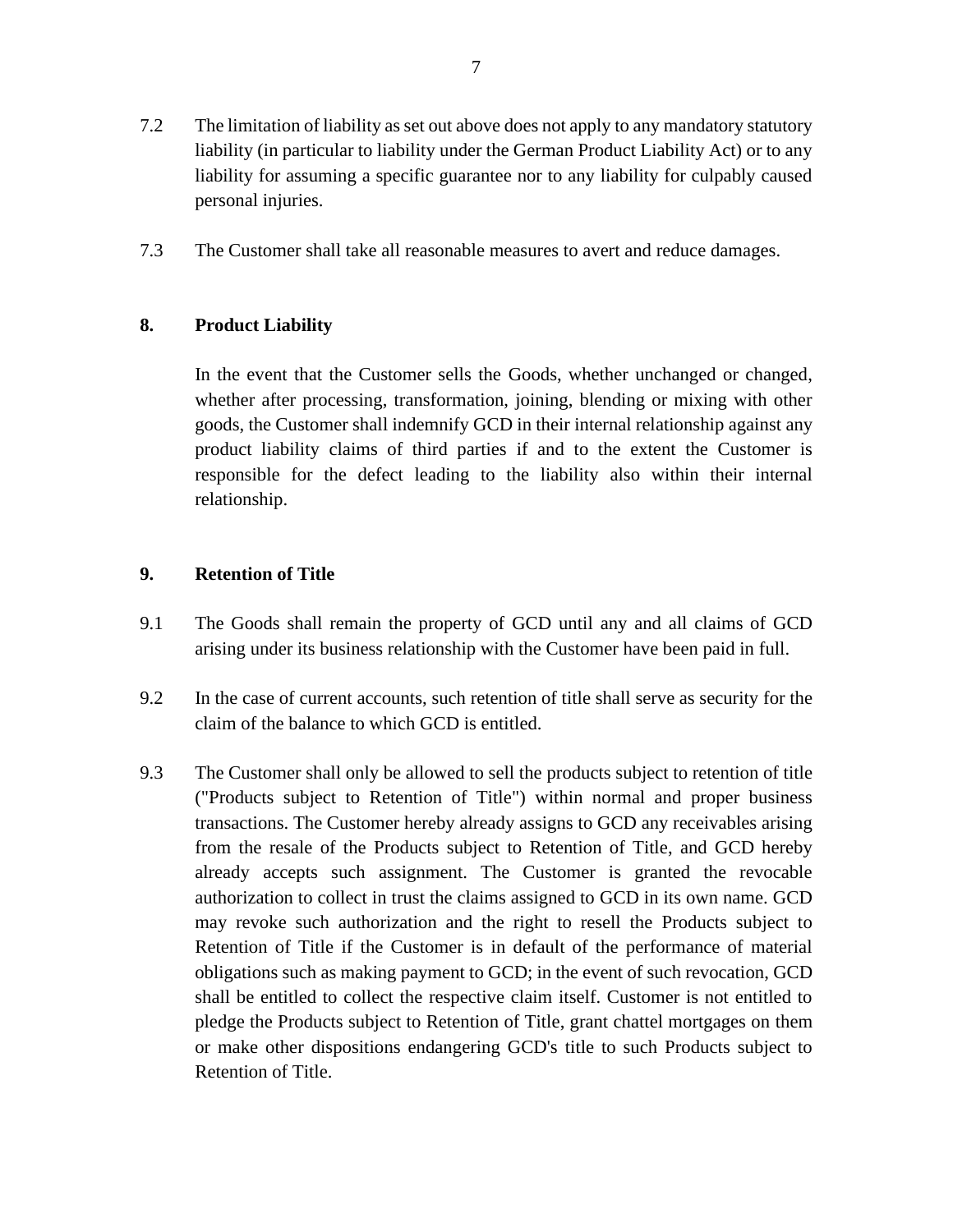Should the Customer sell the Products subject to Retention of Title after processing or transformation or joining, blending or mixing of such Products subject to Retention of Title with other goods or together with other goods, the assignment of receivables shall only be agreed for an amount equivalent to the price agreed between GCD and the Customer plus a safety margin of 10 % of this price.

- 9.4 Any processing or transformation of the Products subject to Retention of Title by the Customer shall always be performed for GCD. If Products subject to Retention of Title are processed with other goods, GCD shall acquire joint ownership of the new goods in the ratio of the value of the Products subject to Retention of Title to the other processed goods at the time of processing. The new goods created by way of processing shall be subject to the same provisions as applicable to the Products subject to Retention of Title.
- 9.5 Should the Products subject to Retention of Title be joined, blended or mixed with other goods, GCD shall acquire joint ownership of the new goods in the ratio of the value of the Products subject to Retention of Title to the other goods at the date of joining, blending or mixing. Should the joining, blending or mixing of the goods occur in such manner that the Customer's good has to be viewed as the main good, it shall be deemed to be agreed that the Customer assigns proportionate joint ownership to GCD. The Customer shall hold the joint ownership created in such manner in custody for GCD.
- 9.6 The Customer shall provide GCD at all times with all desired information concerning the Products subject to Retention of Title or receivables assigned to GCD under this contract. Attachments of or claims by third parties regarding the Products subject to Retention of Title shall immediately be reported to GCD by the Customer and be accompanied by the necessary documents. The Customer shall at the same time advise the third party of GCD's retention of title. The costs of a defense against any such attachment and claim shall be borne by the Customer.
- 9.7 The Customer is obliged to treat the Products subject to Retention of Title with care for the duration of the retention of title.
- 9.8 Should the realizable value of the securities exceed all of GCD's claims which are to be secured by more than 10 %, the Customer shall be entitled to demand a release to such extent.
- 9.9 Should the Customer be in default of material obligations such as payment to GCD and should GCD rescind the contract, GCD may, notwithstanding any other rights,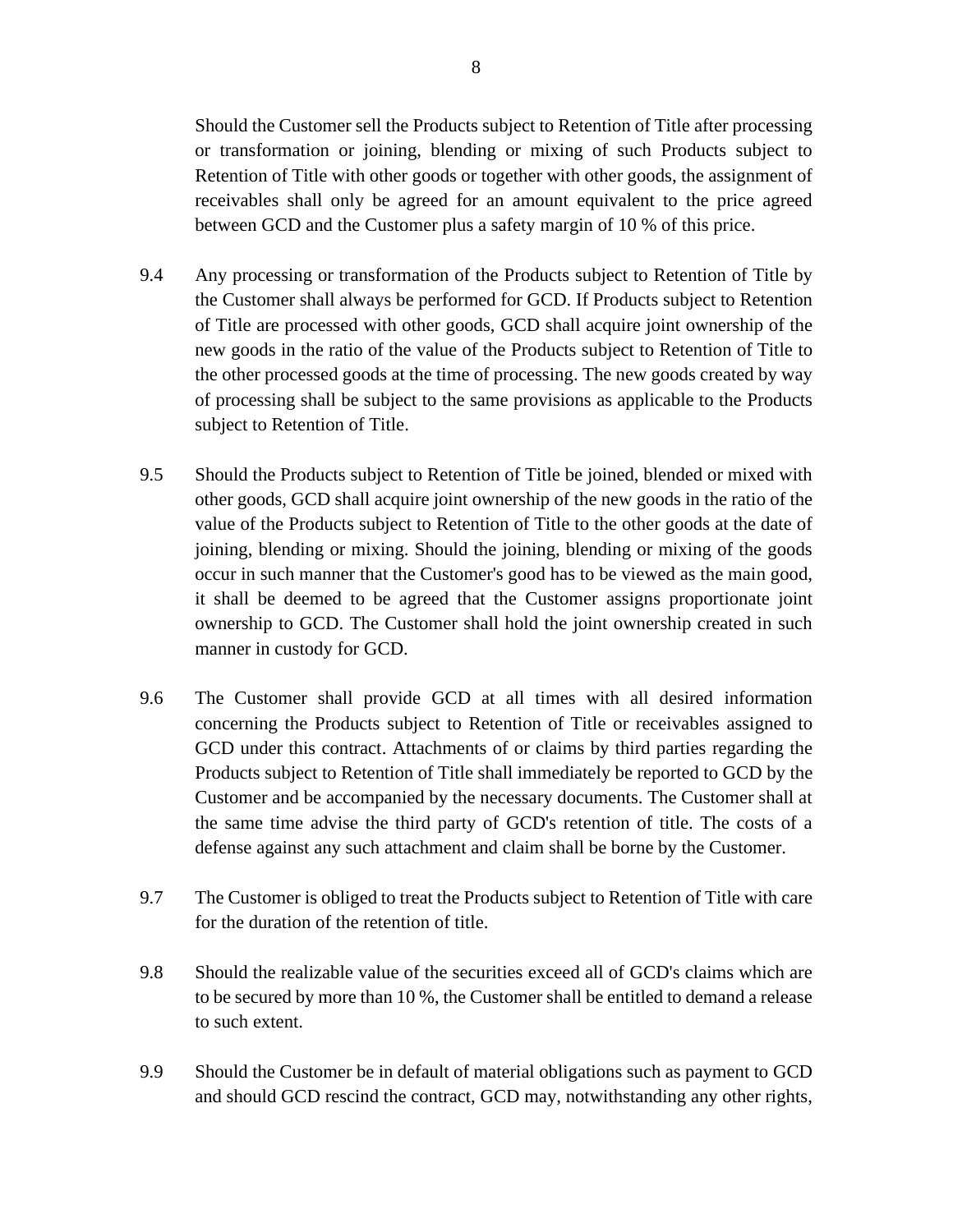request surrender of the Products subject to Retention of Title and make use of them otherwise for the purpose of satisfying its matured claims against the Customer. In such case, the Customer shall grant GCD or GCD's agents immediate access to the Products subject to Retention of Title and surrender the same.

- 9.10 In the case of deliveries to other jurisdictions in which the foregoing provisions governing the retention of title do not have the same security effect as in Germany, the Customer shall do everything to create equivalent security rights for GCD without undue delay. The Customer shall cooperate in all measures such as registration, publication, etc., which are necessary and beneficial to the validity and enforceability of such security rights.
- 9.11 On GCD's demand, the Customer is obliged to insure the Products subject to Retention of Title appropriately, to provide GCD with the respective proof of such insurance and to assign the claims arising from such insurance to GCD.

#### **10. Intellectual Property Rights**

- 10.1 The Customer shall not perform any act which may endanger the trademarks or other intellectual property rights used by GCD in relation to the objects of delivery, and shall neither authorize any third party in this respect.
- 10.2 If the Customer instructs GCD by means of specific instructions, information, documentation, drafts or drawings, how to manufacture the products to be delivered, the Customer shall warrant that hereby GCD does not infringe any rights of third parties, such as patents, utility models and other intellectual property rights and copyrights. The Customer shall indemnify GCD against any claims of third parties possibly asserted against GCD due to such infringement.

#### **11. Specific Provisions for Installation and Repair Services**

- 11.1 The installation and/or repair works ("Services") pursuant to Section 1.2 shall be performed in accordance with the following provisions of Section 11; unless it is specifically provided otherwise in Section 11, the Terms of Delivery shall be applicable incidentally.
- 11.2 GCD shall render the Services pursuant to the respective technical specifications agreed upon by the parties. In this context also the time frame for rendering the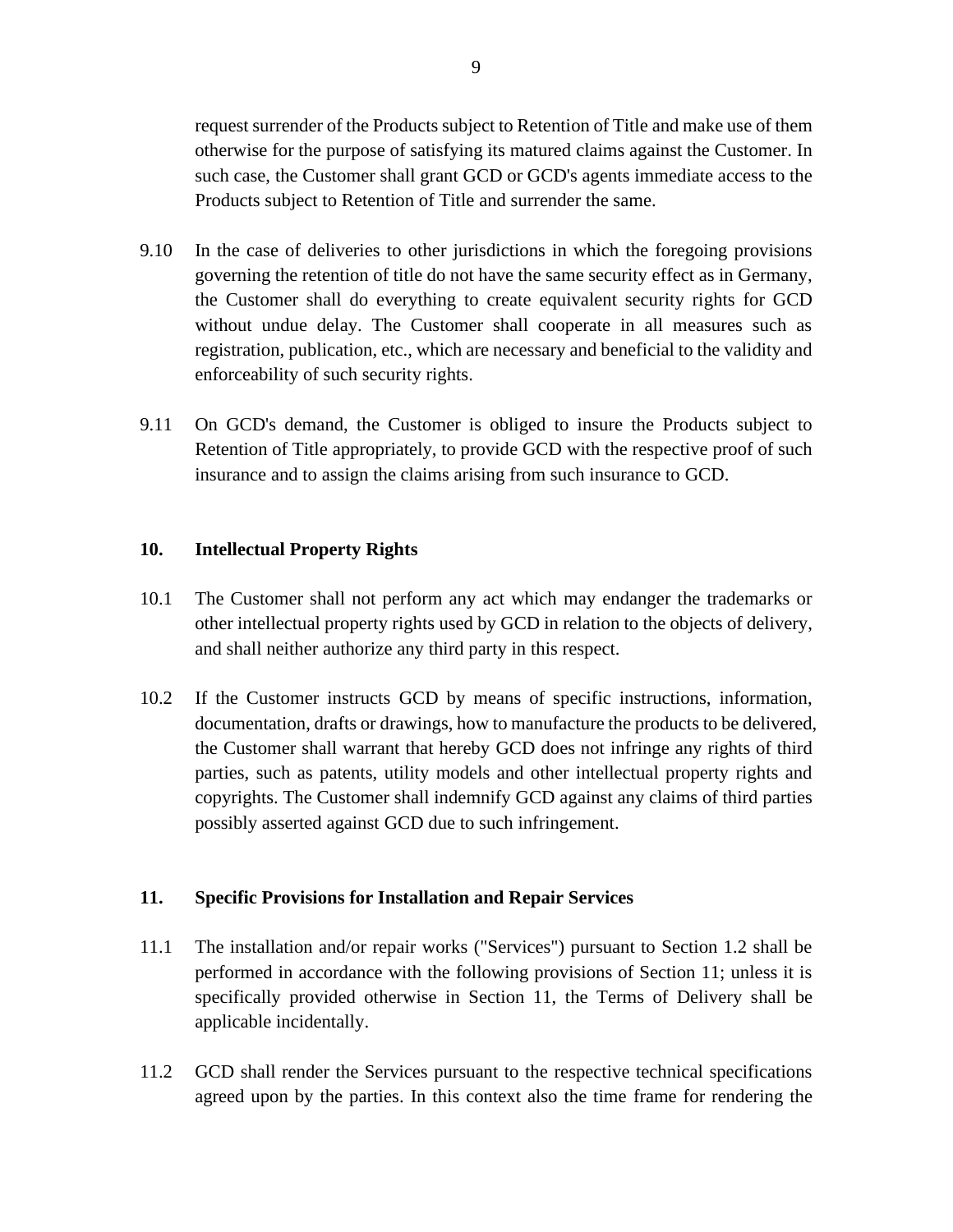Services, the price, the exact scope of the installation and/or repair works and any other relevant details shall be stipulated. Sections 2.1 and 11.3, respectively, shall apply in this respect.

- 11.3 In derogation of Section 2, GCD shall provide a cost estimate upon the Customer's request. In such case the contract on the performance of Services shall only come into existence once the Customer has placed a written order on the basis of this cost estimate.
- 11.4 The Services to be performed by GCD shall be rendered regularly from Monday to Friday between 8 a.m. and 5 p.m. The Customer shall be informed in advance about the exact time when the Services will be rendered within the agreed time frame. Should this time not be convenient for the Customer, another date may be agreed upon subject to GCD's technical and operational possibilities.
- 11.5 GCD operates a telephone hotline for machine spare parts which is available 24 hours on seven days per week. After consultation via the hotline a date for rendering the Services may be agreed upon at any time.
- 11.6 The Customer shall take all measures necessary and reasonable to enable GCD to render the Services. Should the Customer fail to comply with this obligation due to circumstances for which he is responsible, and if a reasonable grace period set by GCD has expired, GCD shall be entitled, but not obliged, to perform the actions which were incumbent on the Customer and at the expense of the Customer. Irrespective of the foregoing, the statutory rights and claims of GCD shall remain unaffected.
- 11.7 The Customer is obliged to accept any Services rendered in accordance with the contract. The acceptance is deemed to have been made if the Customer does not accept the Services rendered by GCD within a reasonable time period granted by GCD even though the Customer is obliged to do so.

The Customer must accept repairs and any other Services once it has been notified of their completion and, if applicable, the object, for which the services were rendered, has been tested according to the contractual provisions. An acceptance protocol shall be prepared upon either party's request.

In the event of installations and start-up of machines and devices, the Customer shall be obliged to prepare an acceptance protocol. The acceptance protocol shall include in particular the date of acceptance, the time of acceptance, any ascertained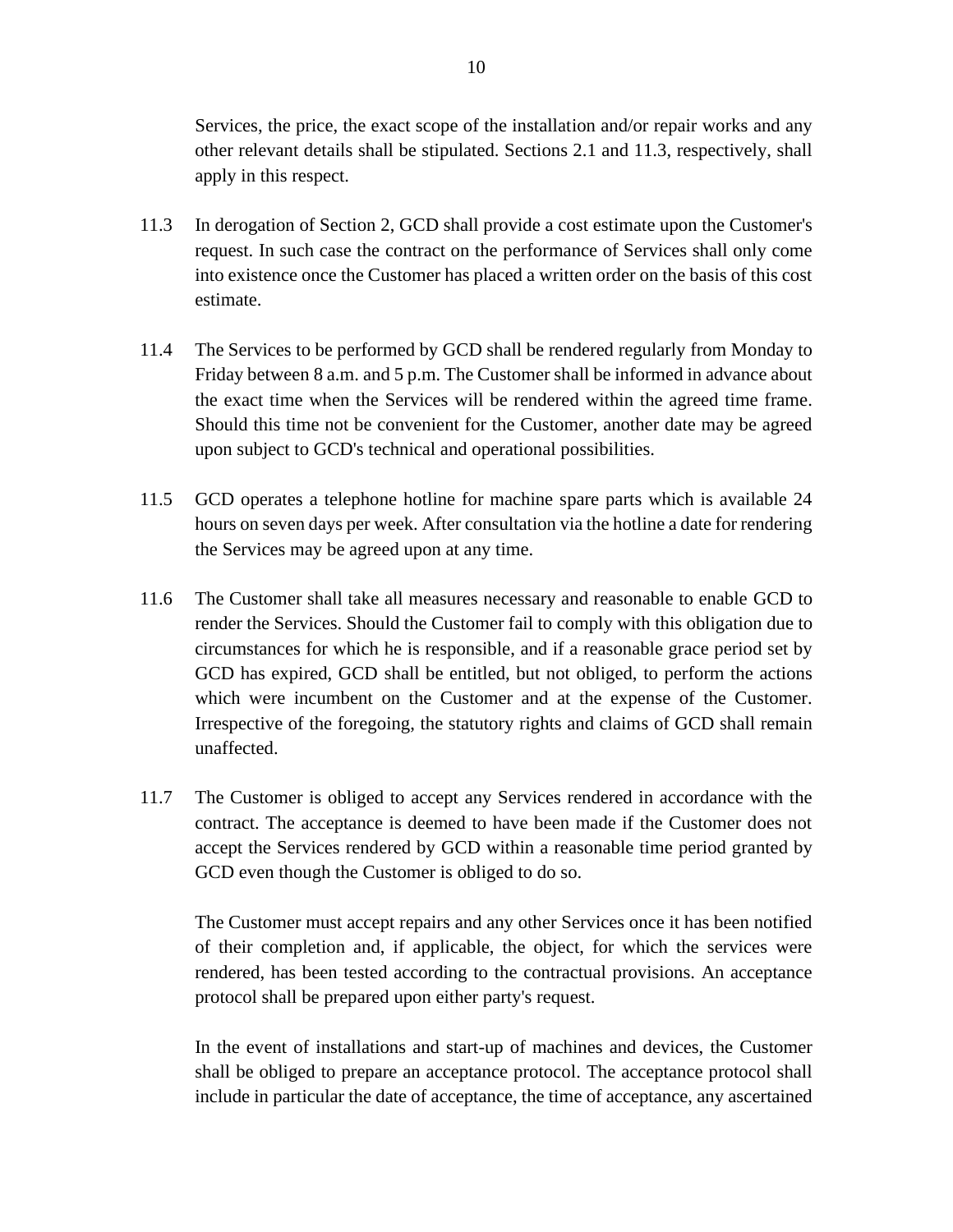defects and any other contract-relevant aspects discussed during the acceptance. This acceptance protocol must be signed by the Customer and GCD or a third party appointed by GCD.

11.8 Unless a fixed price pursuant to Section 11.2 has been agreed upon, the remuneration for the Services shall be calculated on the basis of the actual time spent for rendering the Services pursuant to the price list of GCD as applicable upon conclusion of the contract; any costs (charges, expenses, mileage allowance) incurred by GCD shall be charged to the Customer in addition (and without surcharge).

GCD shall be entitled to raise the prices set out in the price list as applicable upon conclusion of the contract proportionally if, after conclusion of the contract, GCD has incurred unforeseeable considerable cost increases for wages and salaries of its employees or for the purchase of materials, and GCD is not responsible for such increase. In turn, GCD shall accordingly also pass on cost reductions.

11.9 For Services to be rendered at the Customer's premises, also waiting and travel time shall be charged in addition to the working time pursuant to Section 11.8. They are subject to the same hourly rates as applicable for the working time (see above Section 11.8). The waiting and travel hours must be documented. They either result from the travel time from GCD's premises to the respective place where the Services have to be performed, or if shorter, from the location of the repair directly performed beforehand, or in the morning, from the place of residence of the respective GCD employee.

GCD shall diligently prepare the schedules and itineraries to keep travel times as short as possible. Delays caused by traffic shall be at the Customer's expense.

- 11.10 Spare parts and materials shall be charged separately (to the extent they are not anyway ordered, delivered and paid in accordance with Sections 1 to 10 above).
- 11.11 GCD shall render its Services in accordance with the state of the art.
- 11.12 The Customer shall notify GCD in writing immediately upon discovery of a nonobvious defect; otherwise any of the Customer's rights in case of defects shall be excluded.
- 11.13 Should the Subsequent Performance fail, should such remedy be unreasonable for the Customer or has GCD refused such remedy according to Section 635 (3) BGB,